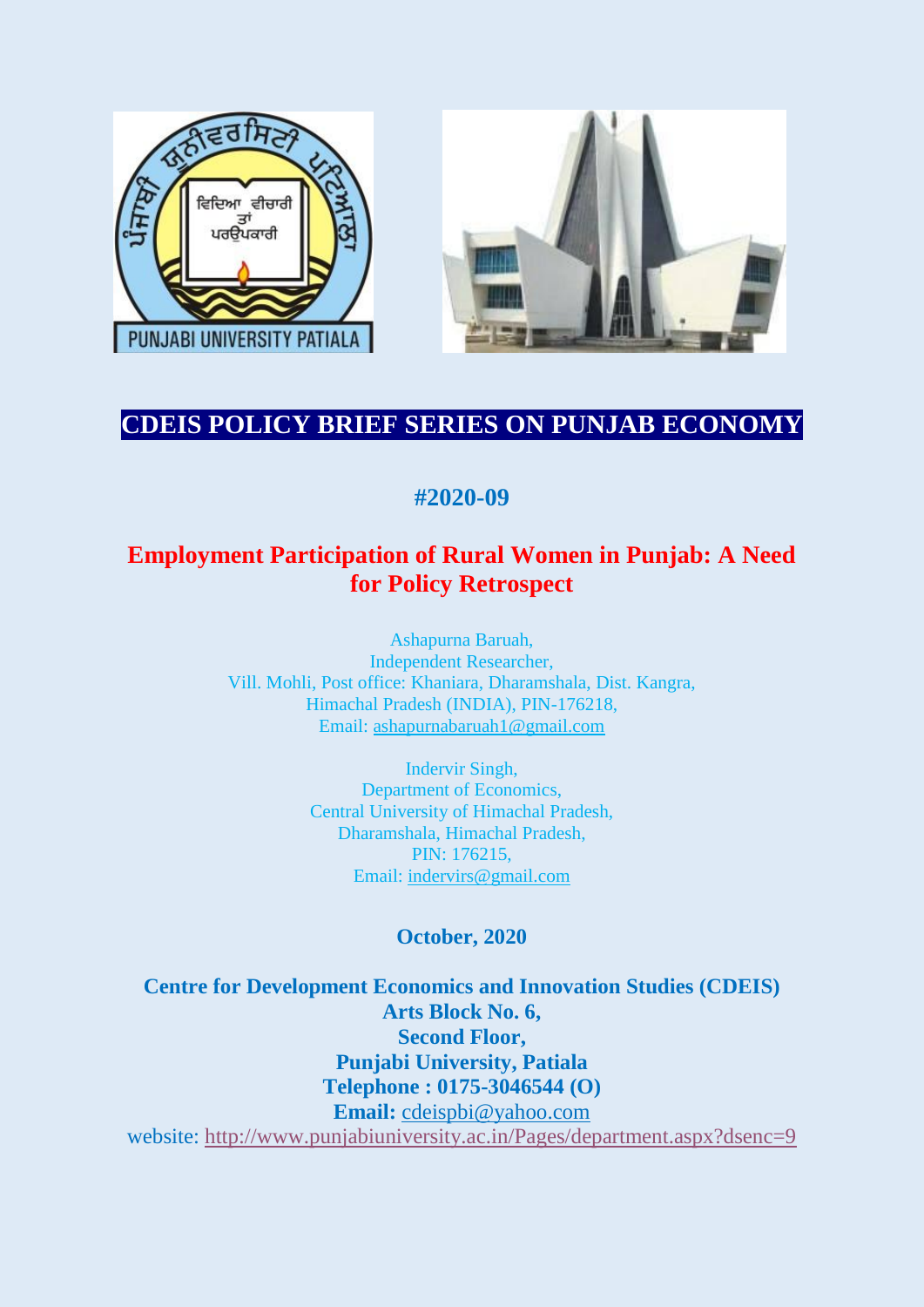## **CDEIS Policy Brief Series on Punjab Economy**

The COVID-19 pandemic has shaken the economies globally and added to the existing problems and their intensity like climate change, poverty, unemployment, migration, education, and of course, health. Developing economies have suffered even more due to their vulnerabilities to such sudden and large shocks. India is no exception to this trend and has regional variations in the impact of COVID-19 as there is much disparity and specificity in the levels of development of state economies. Punjab being an agriculturally grown state though still highly dependent on its agriculture and rural non-farm economy for significant proportion of its population and their livelihoods in the presence of public resource crunch has also faced this COVID-19 onslaught while being in economic, social and environmental crisis.

In this context, it was thought fit to get an independent set of policy directions from scholars in their respective domains based in Punjab, outside Punjab and even overseas to encourage public policy debate in and outside the state about the nature and magnitude of Punjab's economic and developmental crisis and the COVID-19 implications for it and explore possible ways forward to make the economic and social systems of the state move out of the situation of economic and policy inertia.

The policy briefs in this series numbering more than 20 examine issues ranging from agricultural sustainability, environmental and market aspects of the agricultural systems to allied sector and informal and small-scale sector livelihoods including dairy and MSMEs. The marginalised group livelihoods like women, schedule castes, and farm labour and other rural and migrant workers also get adequate attention. The sectors of health and education are also examined. On the fiscal front, institutional credit for recovery and revenue of the state post-GST are analysed. The larger aspects of governance, federalism and diaspora also get coverage as contextual and overarching themes.

We hope that these briefs would serve to encourage more informed debate and discussion in the interest of the betterment of the state economy and society to aid post-COVID recovery and medium and long-term sustainable development policy making.

Sukhpal Singh, IIM, Ahmedabad Lakhwinder Singh, Punjabi University, Patiala and Kamal Vatta, PAU, Ludhiana Series Editors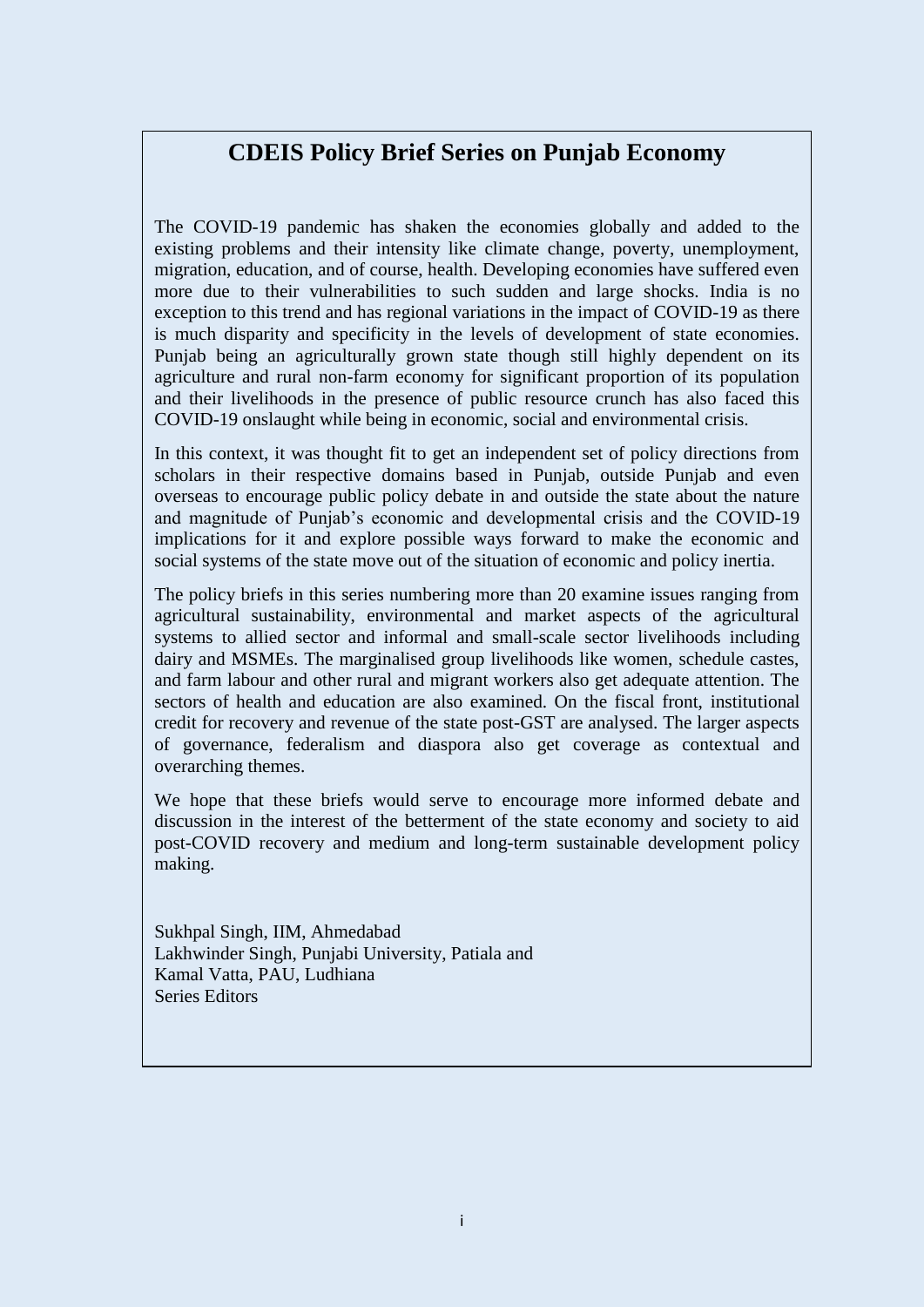### **Employment Participation of Rural Women in Punjab: A Need for Policy Retrospect**

Ashapurna Baruah, Independent Researcher, Vill. Mohli, Post office: Khaniara, Dharamshala, Dist. Kangra, Himachal Pradesh (INDIA), PIN-176218, Email: [ashapurnabaruah1@gmail.com](mailto:ashapurnabaruah1@gmail.com)

> Indervir Singh, Department of Economics, Central University of Himachal Pradesh, Dharamshala, Himachal Pradesh, PIN: 176215, Email: [indervirs@gmail.com](mailto:indervirs@gmail.com)

#### **Abstract**

Economic policy in India is governed by the neoclassical growth theory as growth being an answer to all problems. This has led to design of policies that focuses on expansion of economic activity in urban areas. The underlying assumption is that economic activity in rural areas will gear up with trickling down of benefits sourced in urban areas. This oversimplified understanding of the economy has led to a lopsided development where the gap between rural and urban areas has been widening. Employment of rural women is one of the biggest casualties of this growth policy.

Rural women in Punjab, one of the most developed states, have been bearing the brunt of current economic policies. The prevailing gender norms restrict women from traveling outside their villages for work. While men migrate or travel to urban areas for work, women in rural areas have largely become unemployed or underemployed, given the dearth of employment in rural areas. Findings of the primary survey, conducted in rural areas of Punjab, show that the majority of women are willing to work if work is available within the village. The growth policies focused on urban areas has not only led to adverse employment outcome for these women, but also has kept a large share of workforce out of productive employment.

COVID-19 pandemic has further hurt the employment prospect of women. The initial trends suggest that women's employment is more severely hit than their male counterparts. The governments are increasingly using the same set of policies to fight the economic fallout of the pandemic. Such polices are unlikely to benefit women in rural areas. The pandemic has further increased their cost of travel. In addition to the cost of breaking social norms, they have to risk the infection to reach urban areas for work. The increased restrictions on public transport have increased the monetary cost of travel. In such a scenario, women are likely to find the cost of travelling to urban areas for work more than the expected earnings. The economic policy, for an inclusive development, must focus on creating infrastructure and businesses, especially those which can employ women, to create jobs in rural areas. Such a policy will not only create better employment opportunities in rural areas but will also lead to higher growth and faster recovery.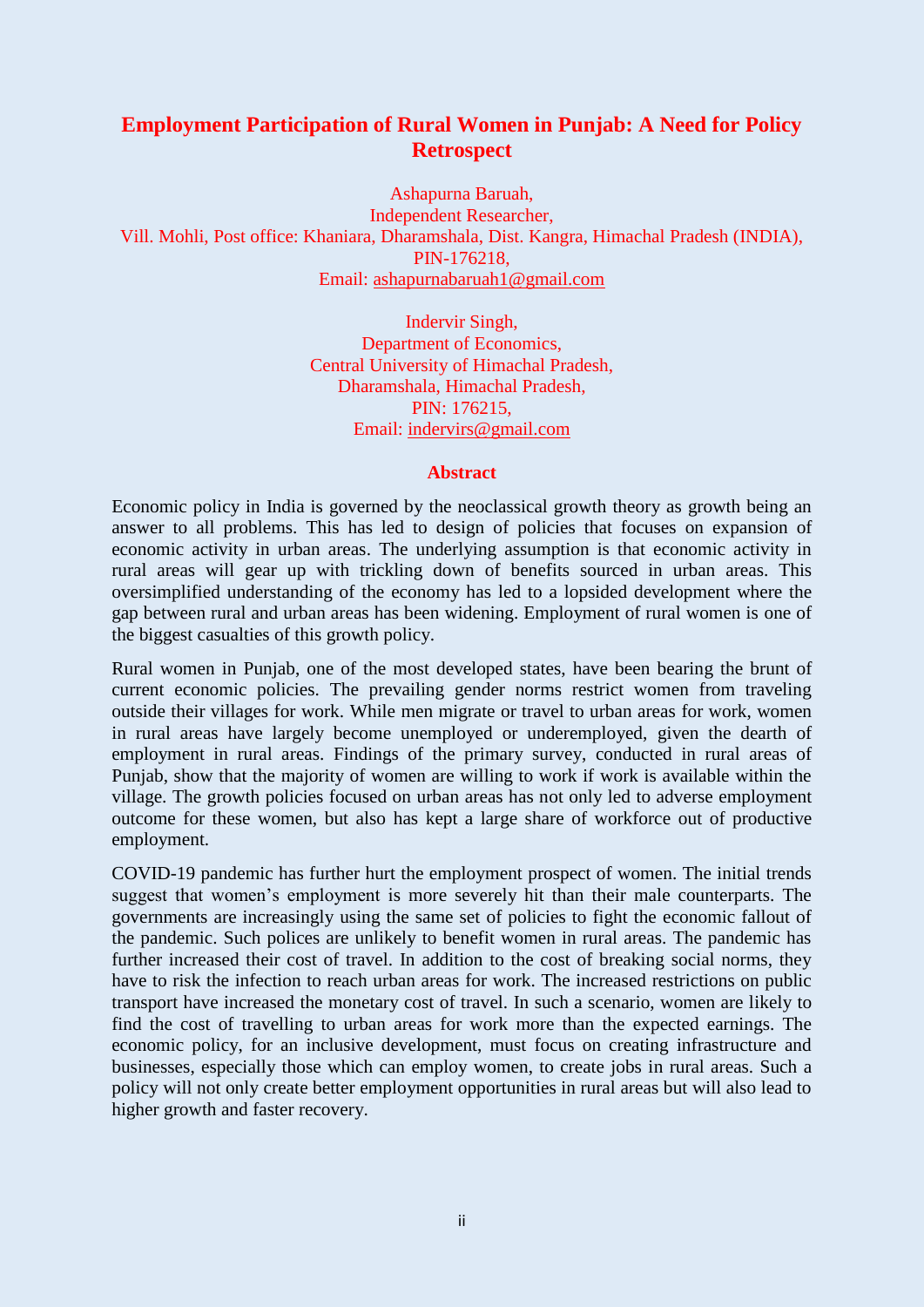### **Employment Participation of Rural Women in Punjab: A Need for Policy Retrospect**

Ashapurna Baruah and Indervir Singh

### **1. Introduction**

Neoclassical macroeconomic and growth models consider growth as an answer to all economic problems. The underlying assumption of these models is that benefits of growth created in urban formal sector will trickle down creating employment in urban and rural areas. The productivity and consequent wage differences in urban and rural areas will result in movement of capital to underdeveloped areas and labour to urban and developed areas. This movement of capital and labour will result in higher growth and generate better job opportunities everywhere.

These models generally ignore the social and economic constraints faced by people. Even those models that incorporate market imperfections like search cost (Diamond 1989) are not useful in understanding the implications of social institutions like gender norms. Governed by these models, the economic policies in India in the last three decades have led to an excessive focus on expansion of economic activity (barring a few policies like the Mahatma Gandhi National Rural Employment Guarantee Scheme (MGNREGS), 2005). These policies have led to a lopsided development where growth figures do not match the employment data (Abraham 2017). Employment of rural women is one of the biggest casualties of these growth policies(Fletcher, Pande, and Moore 2017). This is reflected in their low workforce participation and concentration in low paying occupations in rural areas (Baruah 2016; Chowdhury 2011; Mazumdar and Neetha 2011).

Even high growth of agricultural sector is unable to improve the female labour force participation in rural areas. Punjab, one of the most agriculturally developed states in India, have experienced a decline in employment opportunities for females over time(Baruah and Singh 2020). Fall in demand for labour in rural areas coupled with gender norms forced them to stay unemployed or underemployed (this point will be discussed in the next section).

The ongoing COVID-19 (corona virus disease 2019) pandemic is likely to further worsen the employment prospects of women. The initial trends suggest that women's employment is more severely hit than their male counterparts(Deshpande 2020). The governments are continuing with similar growth-centric policies to fight the economic fallout of the pandemic. The present paper re-examines these policies to assess their efficacy in generating employment for women in rural Punjab in times of pandemic. It is argued that such policies are unlikely to improve employment prospect of rural women and will only delay the overall recovery of the economy. It offers policy suggestion to improve employment prospect of rural women.

The paper is divided into four sections. The second section provides an overview of employment changes among women in rural Punjab since the Green Revolution. It discusses how the growth-centric policies have resulted in unemployment or underemployment among rural women in Punjab. The third section highlights the severity of employment problem in rural Punjab. The fourth section analyses the major policy measures taken by the central and the Punjab government and probes whether these policies can make any difference for rural women. Policy implications are discussed in the last section.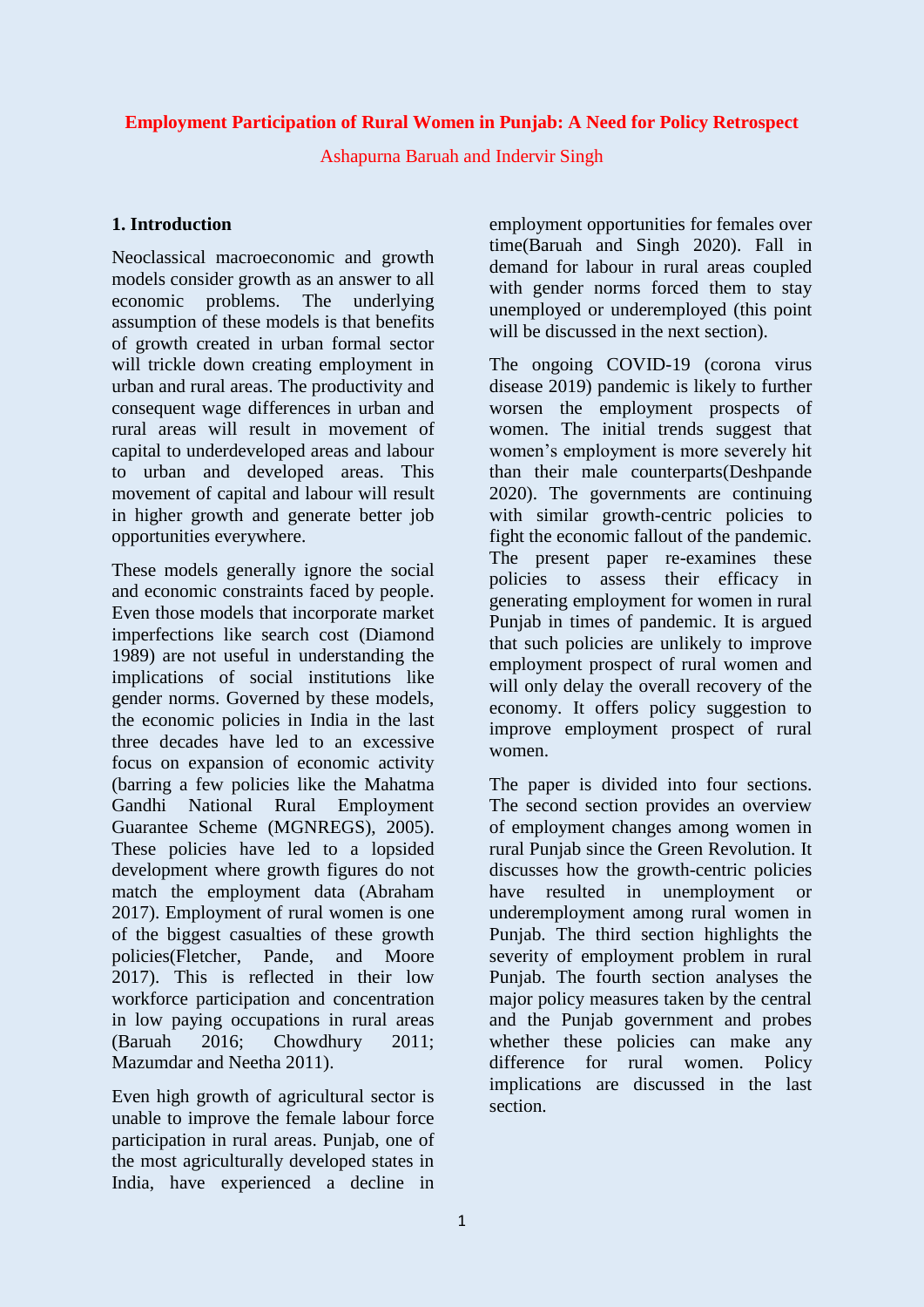#### **2. Agricultural Development and the Employment Change in Rural Punjab<sup>1</sup>**

The employment opportunities in rural areas are intrinsically linked to agricultural development. Therefore, challenges and opportunities for employment among rural women need to be understood in the context of changes in the agricultural sector. The major changes in the agricultural sector in Punjab came in the mid-1960s. Punjab witnessed a rapid diffusion of the green revolution technology in mid-1960s resulting a spurt in its agricultural growth. The adoption of an intensive system of cultivation led to significant productivity increase. Biochemical and mechanical technology played a major role in intensification of cultivation. The adoption of biochemical technology, like high-yielding varieties (HYV), chemical fertilizers, and pesticides, enhanced crop productivity. Mechanical technology initially came in the form of increased number of pump sets for irrigation, use of tractors for tilling and use of threshers. Over the years, Punjab saw increased use of machines in sowing and harvesting.

Punjab had just eight pump sets per one thousand hectares in 1962 which increased to 307 per thousand hectares in 2017

(Baruah and Singh 2020). It led to a large expansion in irrigated area and surge in the use of groundwater for irrigation. By 2017-18, nearly 71 percent of the net irrigated area in Punjab was irrigated using pump sets(GoP 2018). The gross cropped area under irrigation increased from 58 percent in 1962-65 (Bhalla et al. 1990) to 98.9 percent in 2015-18(GoP 2018).Similarly, the number of tractors increased from 2.4 per thousand hectares in 1961 to 79 per thousand hectares in 2018. Use of tractors brought larger area under cultivation and raised the cropping intensity. However, most of the increase in cropping intensity and gross cropped area came in the first 25 years of the green revolution. Cropping intensity in Punjab went up from 129 percent in 1962-65 to 178 in 1990-91 and to 189 percent in 2015-18(Bhalla et al. 1990; GoP 2018).The gross cropped area increased by 60 percent from 1960-61 to 1990- 91(Bhalla et al. 1990; GoP 2018). The increase was much smaller in the later years. During the 1991-92 to 2017-18 period, the gross cropped area had just 4 percent increase (GoP 2018).These trends suggest relatively minor change in cropping intensity and gross cropped area after 1990-91.



**Figure 1: Share of Gross Cropped Area under Wheat, Rice and Cotton in Punjab, 1960- 61 to 2016-17 (in percent)**

Source: Singh et al. (2014); Statistical Abstract of Punjab 2018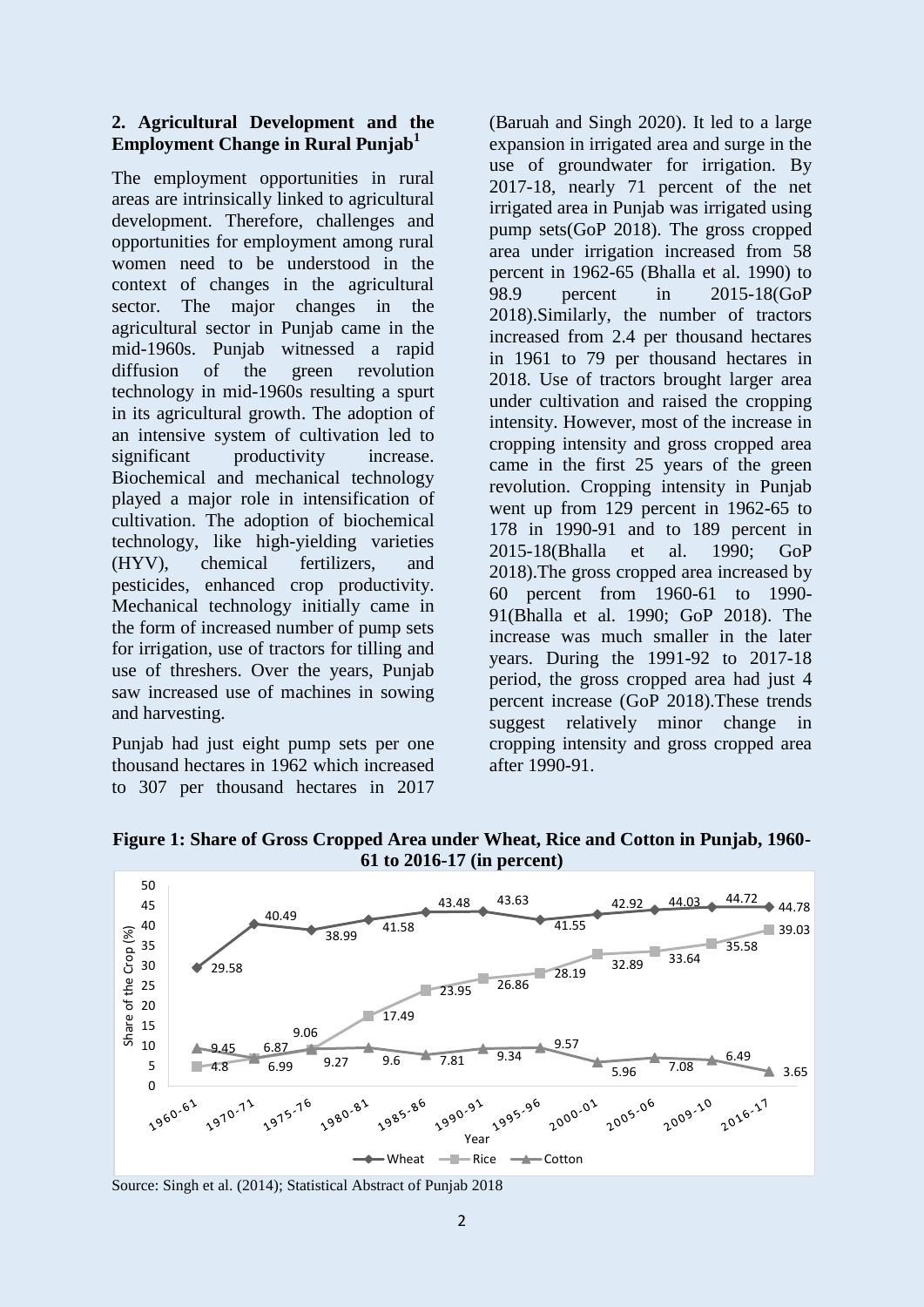Wheat and rice benefited the most in the initial years of green revolution. The yield in wheat, which was growing at two percent from 1952-53 to 1964-64, grew at 2.6 percent from 1967-68 to 1984- 85(Bhalla et al. 1990).The improvement in yield of paddy was even higher. The growth of its yield increased from 1.7 percent to 5.7 percent in the same period. During the 1960-61 to 1985-86 period, the area under wheat and rice increased from 29.52 percent and 4.8 percent to 43.48 percent and 26.86 percent, respectively (Figure 1). The productivity of other crops also increased over time. Between 1981-82 and 2011-12, the productivity of cotton, wheat and paddy, and cotton increased by 434.8 percent, 61 percent, and 98.1 percent, respectively. Despite the high growth in per hectare yield of cotton, the frequent crop failures due to bollworm resulted in farmers shifting to paddy cultivation in the 1990s (Gill and Singh 2006). By 2015-16, about 84 percent of the gross cropped area in Punjab was under two crops, wheat, and rice (Figure 1).

Based on the trend in labour use, the period of agricultural growth can be divided into two phases. The first phase, from the mid-1960s to mid-1980s, observed arise in labour use. However, the trend was reversed in the second phase, the period after the mid-1980s. These trends were associated with the nature and extent of mechanisation in agriculture. While tractor use was associated with decline in labour use in 1971-72, tubewell irrigation had offset its negative impact(Agarwal 1981).As a result, mechanisation had an effect of increasing labour use. Prihar and Sidhu (1984) found that full tartarised farms employed 10411 person-hours of labour per farm in 1975-76 compared to 8342 person-hours of partly tractor and partly bullock operated farms and 7177 person-hours of fully bullock operated farms. A large increase in gross cropped area due to use of tractors and ground water irrigation from 1962-65 to 1990-91

(as previously pointed out) was the main reason behind this trend.

Demand for female labour was relatively lower even before the green revolution. They were mostly engaged in sowing and harvesting activities. Both the activities remained largely unaffected during the first phase of mechanisation. An analysis of the wheat crop by Agarwal (1981) found harvesting and sowing to be mostly manual in 1971-72. Women contributed nearly 19 percent of the labour time in sowing and 19 percent of the labour time in harvesting then. These findings suggest that female labour was mostly unaffected by the changes during this period.

The second phase saw a decline in labour use in agriculture. Mechanisation started replacing labour engaged in sowing and harvesting in this period. Labour use in agriculture declined from 1089 man-hours per hectare in 1985-86 to 840 man-hours per hectare in 2006-07(Baruah and Singh 2020; Devi et al. 2013). During the same period, tractor use rose from 14.01 hours to 31.83 hours per hectare and the use of combine harvester increased from 0.13 hours to 1.89 hours per hectare. As a result, labour use declined for all crops. During the 1981-82 to 2016-17 period, wheat and paddy cultivation had 66 percent and 60 percent decline in persondays per hectare, respectively (Figure 2).While labour use remained high for cotton crop with a smaller decline (about 20 percent from 1981-81 to 2016-17), a large shift in area under cotton to paddy cultivation in the mid-1990s (as discussed earlier) led to a much larger drop in demand for labour.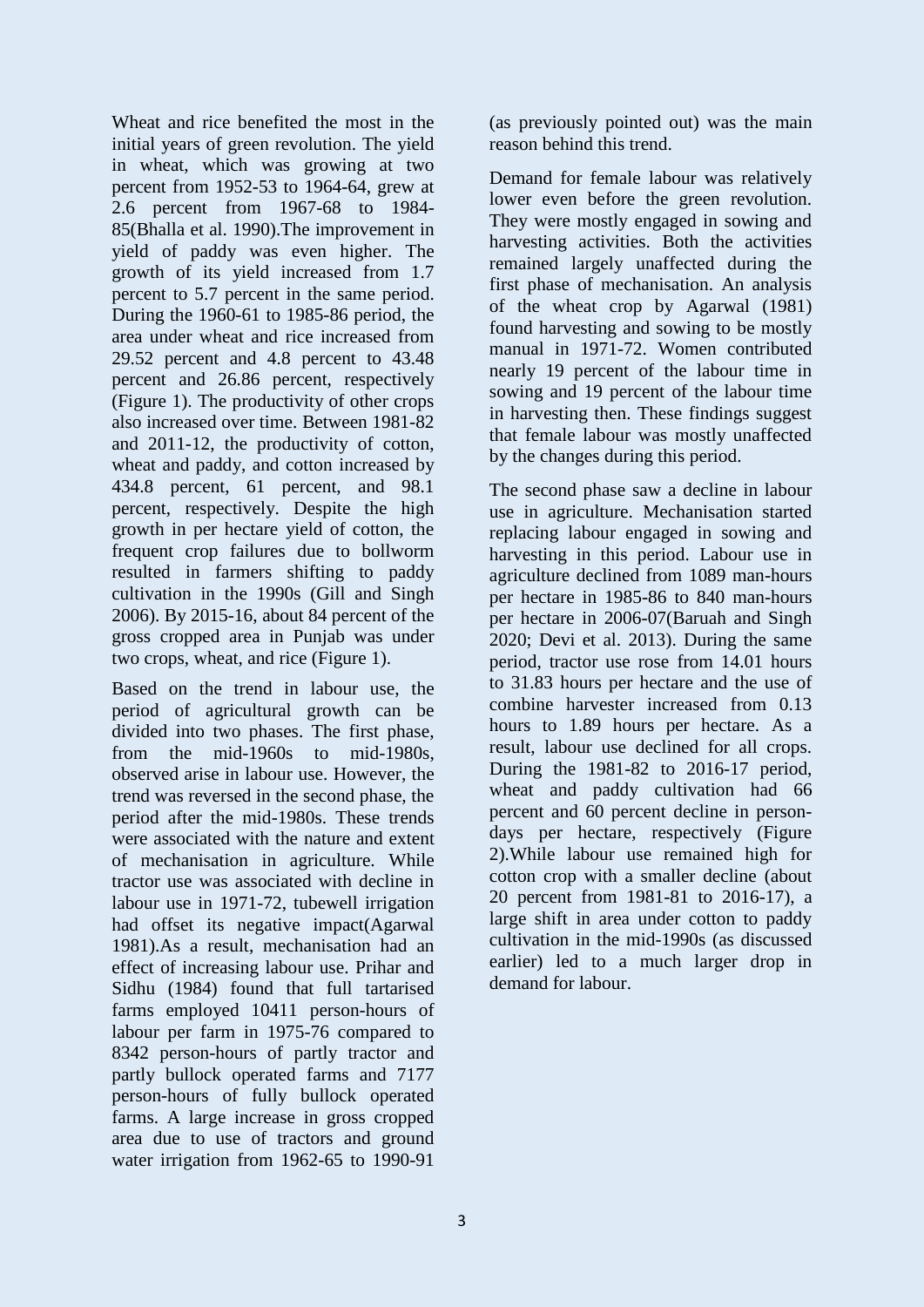

**Figure 2. Crop-wise use of Human Labour (days per hectare) in Punjab Agriculture**

Source: Toor, Bhullar, and Kaur (2007); The Commission for Agricultural Costs & Prices, various reports

Increased use of machines in sowing and harvesting and a shift away from cotton crop significantly lowered the demand for labour in agriculture. The employment of women suffered the most due to this change. It led to most women becoming unemployed or underemployed. Baruah (2018), in a primary survey conducted in 2015, found that 49 percent of the Dalit women in working age (age 15-59 years) and 26 percent of the non-Dalit women were engaged in one or more agricultural activities in the district of Mansa (cotton is one of the main crops in the district). While Daljit women worked for 46 days in agriculture, the average was 36 for non-Dalit women. Only five percent of the Dalit women got more than 100 days of work in agriculture with a maximum of 125 days in a year. None of the non-Dalit women, in the sample, reached 100 days of work in agriculture. Even cotton, which is a relatively labour-intensive crop, provided merely 35 days of work to Dalit and 22 days of work to non-Dalit women.

#### **3. Female Labour Force Participation in Rural Punjab**

The effect of reduced demand for labour can be seen in changes in female labour force participation rate (FLFPR).The usual status shows rise in FLFPR from 34.7 percent in 1993-94 to 48.5 percent in 2004-05 (Table 1). However, it showed a worsening trend in the later years. FLFPR declined to 32.9 percent in 2011-12 which further fell to 15.4 percent in 2017-18. This is much smaller than male labour force participation rate which was more than 78 percent for any year (Baruah and Singh 2020; NSSO 2019).

However, a deeper look at their status shows that the problem is much severe than observed in the usual status. The share of females in principle status lies between 5.4 percent and 6.6 percent. It means that during the 1993-94 to 2011-12 period, the share of women, who were gainfully employed for the most of year, never crossed 6.6 percent (the similar figure is not available for 2017-18 due to non-availability of NSS unit-level data).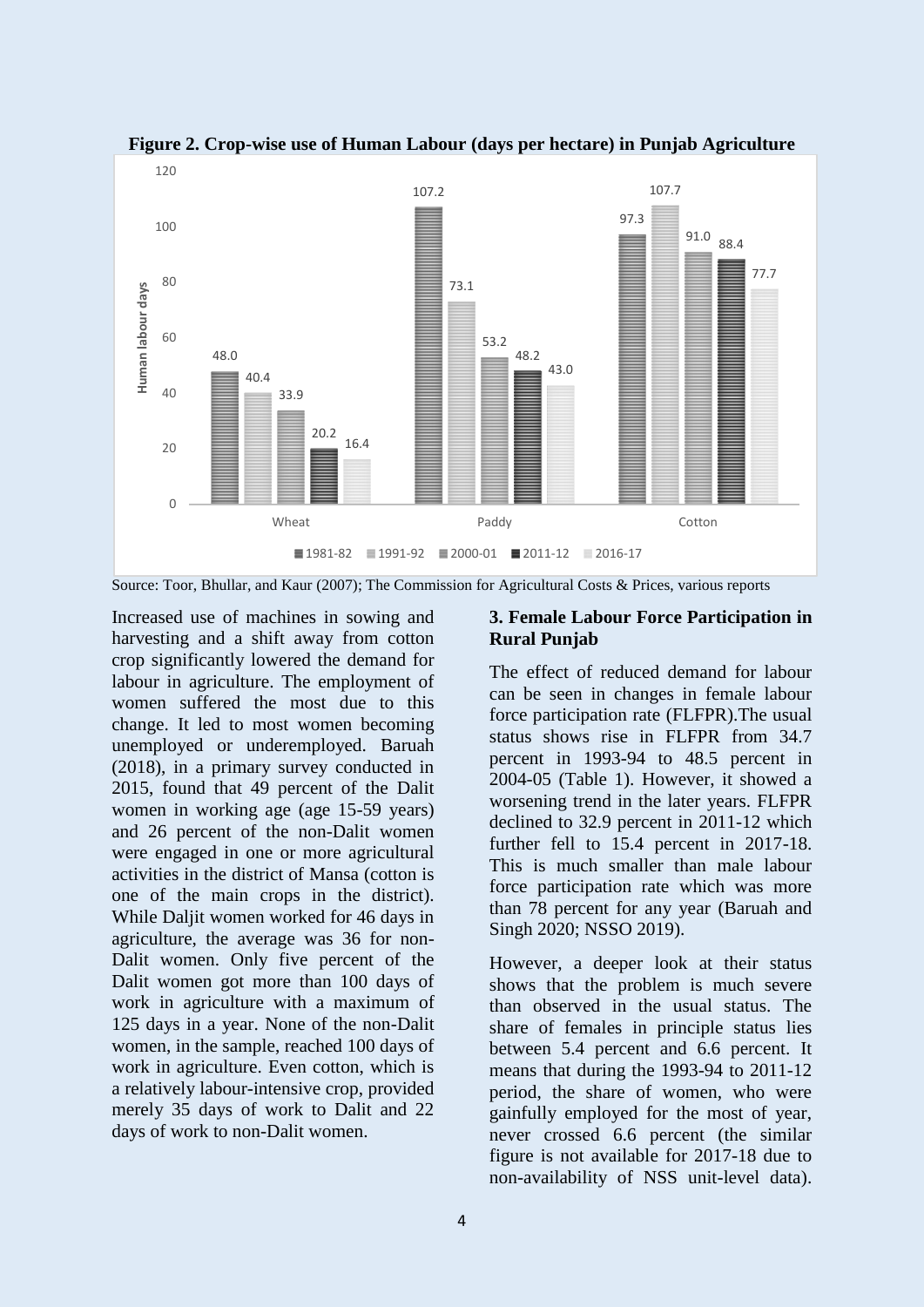The rest of the women were underemployed (had subsidiary status). Even in 2004-05, when FLFPR reached 48.5 percent, more than 86 percent of the working women were underemployed.





Note: The averages are based on data of women who were engaged in that particular activity. Source: Baruah (2018)

| Table 1: Female Labor Force Participation Rate by Work Status in Rural Punjab, age |  |
|------------------------------------------------------------------------------------|--|
| $15-59$ vears                                                                      |  |

| Year        | Usual Status# | <b>Principal Status</b> | <b>Subsidiary Status</b> |
|-------------|---------------|-------------------------|--------------------------|
| 1993-94     | 34.7          | 5.4                     | 29.3                     |
| 1999-00     | 44.9          | o.u                     | 38.9                     |
| 2004-05     | 48.5          | U.I                     | 42.4                     |
| $2011 - 12$ | 32.9          | 0.0                     | 26.3                     |
| 2017-18     | l 5.4         | -                       | $\overline{\phantom{0}}$ |

Note: # Usual status includes all those who have been workers under either principal status or subsidiary status. Usual status is also the labour force participation rate in this case.

Source: Computed from NSS unit-level data, various years and NSSO (2019)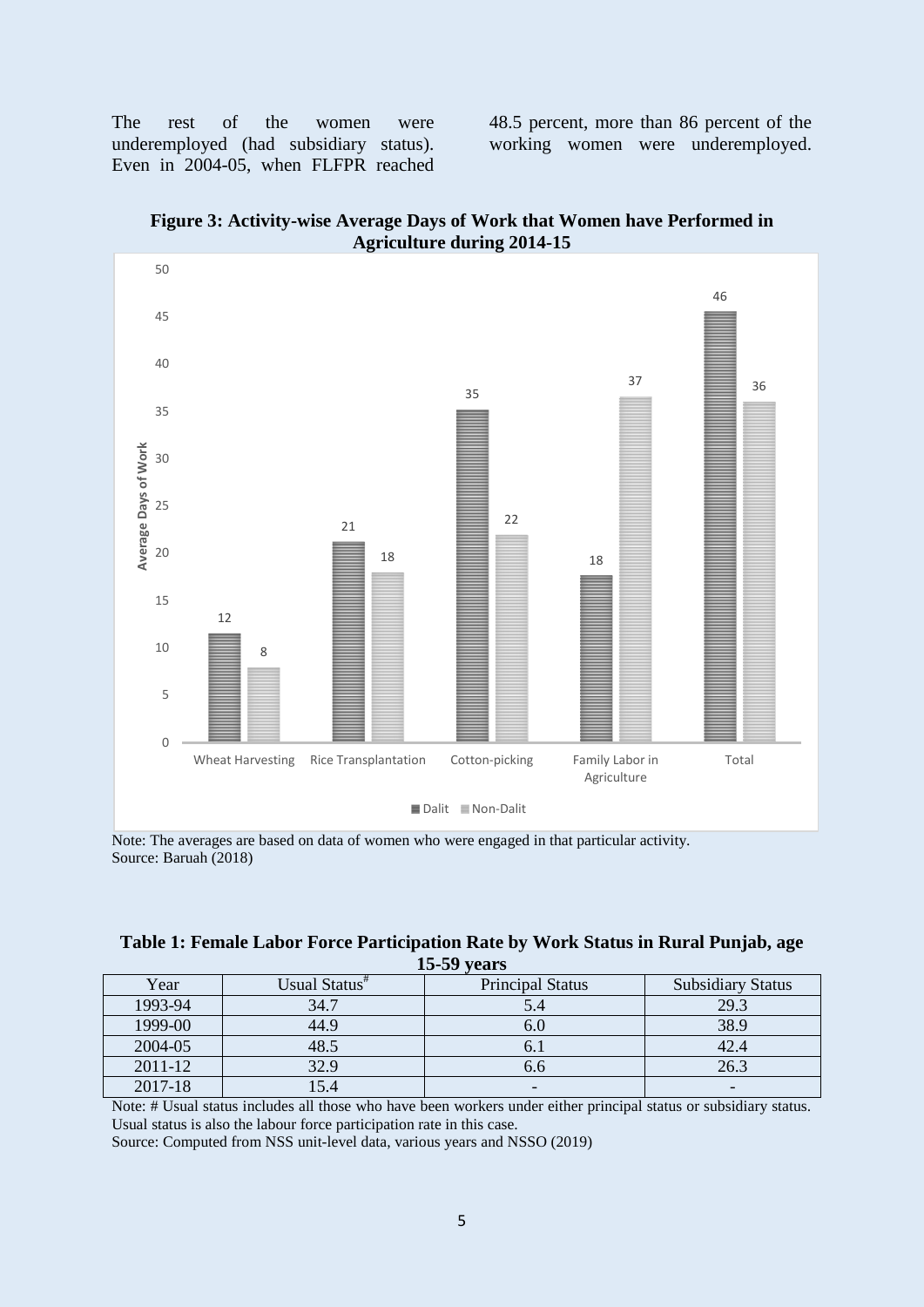Data on average hours worked per week during 2017-18 alsoconfirms the lack of employment opportunities for rural women. Both men and women in rural areas worked lesser hours throughout the year (Figure 4).Working hours per week were the lowest for rural females. Rural working women worked 13 to 14 hours less per week than their male counterparts and 5 to 13 hours less than urban women. The gap betweenrural women and urban men was 18 hours or more per week.



**Figure 4. Average Hours Worked per Week during 2017-18**

Baruah (2018) found that total days of employment hardly ever crossed the sixmonth benchmark for female workers in total areas to call them gainfully employed. Even among Dalit women, who constitute the most deprived section, only 0.8 percent was working more than 180 days. MGNREGS provided merely 22 days of work to Dalit and 14 days of work to non-Dalit women. A high share of these unemployed and underemployed women (about 66 percent) expressed their willingness to work. They stayed unemployed due to unavailability of work within the village. These women, due to prevailing gender norms, are unable to travel to urban areas for work, unlike their male counterparts.

NSSO (2019) found that female workersin rural Punjab earned significantly less in 2017-18. Self-employed and regular salaried females earn about 35 percent and 70 percent less than rural males in the respective categories. Even urban women in these two categories earn 43 percent and 95 percent more than rural females. On an average, the wage rate for female casual workers (other than in public works) was 24 percent less than rural males.

The prevailing situation is the outcome of the existing policy that ignores social institutions and expects growth in itself to take care of employment. Despite the failure of agricultural growth to generate employment, many experts still emphasise on agricultural growth and diversification to be the solution to employment problem in rural areas(Toor et al. 2007). It is often overlooked that the extent of mechanisation (which is increasing over time) has left little scope for such policies to be effective. Therefore, rural areas require policies that inherently consider women's employment indispensable.

Source: NSSO (2019)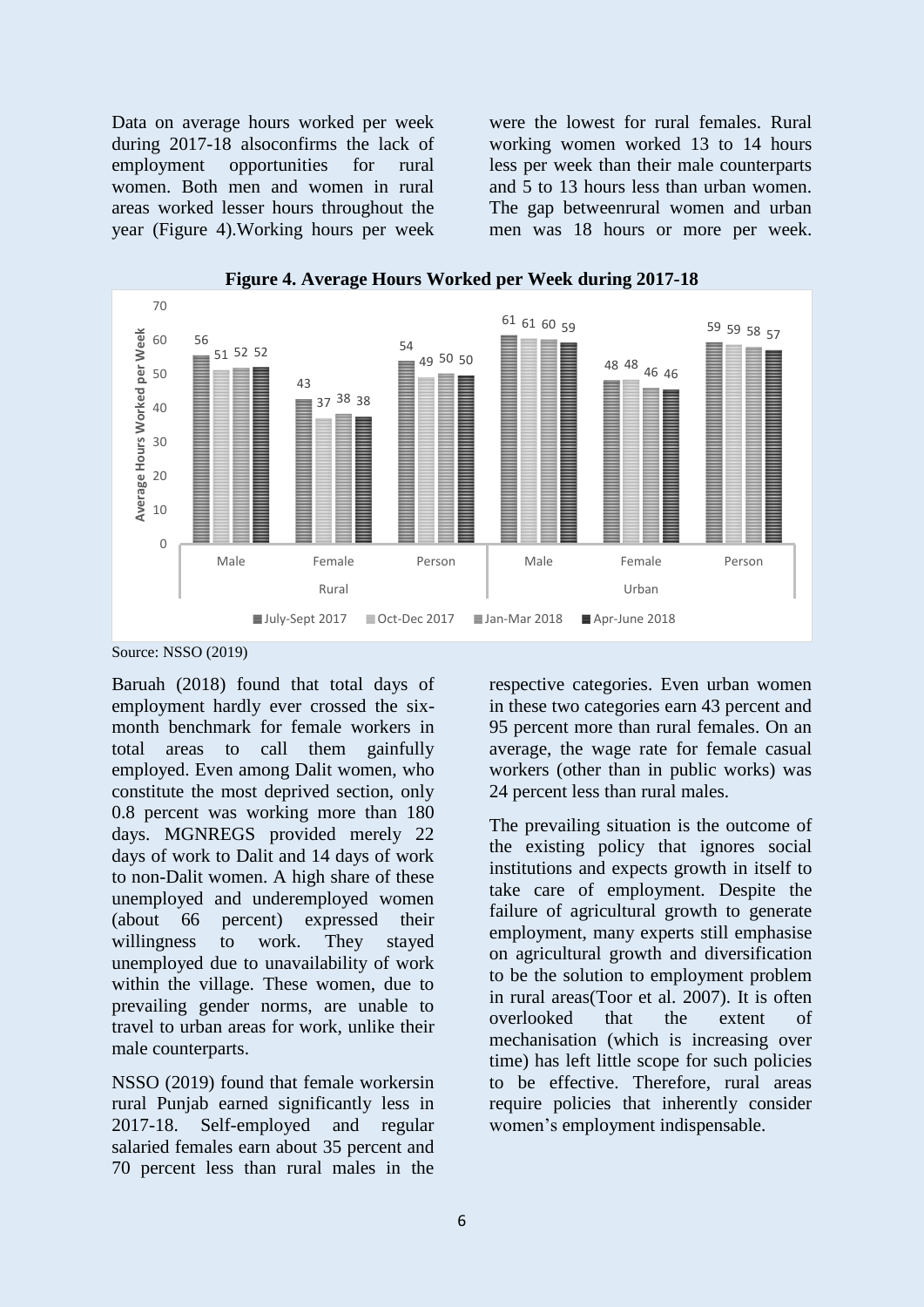### **4. Lacklustre and Inadequate Response to Pandemic**

Fear of COVID-19 and the lockdown have led to decline in economic activity and employment in India. IMF (2020) predicted 4.5 percent contraction and a slower recovery of the Indian economy in 2020. The data from the Centre for Monitoring Indian Economy (CMIE) found an increase in unemployment to 25.5 percent by 5 May 2020 from 7.4 percent in the pre-lockdown period(Bertrand, Krishnan, and Schofield 2020). The pandemic has hurt the employment prospects of women the hardest. Deshpande (2020), using the data collected by CMIE in April 2020, found that the loss of employment was 20 percent higher among women compared to their male counterparts.

The situation in rural areas is likely to be worse. The rural workforce could get more work during the paddy transplanting season due to non-availability of migrant labour(Gupta 2020). However, it only provided work for a few days. The work was shared by male and female labour which meant that only a part of the work went to female labour. The male labour was finding it hard to get work due to lockdown and the fear of COVID-19. Also, the wage controls imposed by the panchayats limited their earnings (Gupta 2020).

Notwithstanding the availability of work in paddy cultivation, the employment prospect of women is likely to have suffered serious damage because of the pandemic. Demand for non-essential goods and services dropped as the fear of COVID-19 has caused people to cut down their expenditure. Increased cost of travel (due to restrictions on public transport and higher fuel prices) and the fear of infection have made travelling to urban areas for work less attractive. These changes mean less work for female workers during the pandemic. COVID-19 outbreak has also

triggered some long-term changes in the labour market. The current shortage of labour for paddy cultivation due to pandemic has given a big push to mechanisation and is likely to permanently lower the demand for labour in agriculture(Kaur 2020; The Hindu 2020).Female workers, who have little scope to secure employment outside the agricultural sector, will be the most affected by this change.

The government policies, in the face of COVID-19 pandemic, have so far done little to ensure female employment in rural areas. Both the central and the Punjab government have introduced various policies to curtail the negative impact of the pandemic. Government of India has come up with a relief package which includes transfers of Rs. 1500 (over three months) in the Pradhan Mantri Jan Dhan Yojana (PMJDY) accounts of 200 million women, Rs. 1.7 lakh crore for free ration, Rs. 5.94 lakh crore of collateral-free credit to micro, small and medium scale enterprises (MSME), Rs. 2 lakh crore of concessional credit to farmers, an investment of Rs. one lakh crore in agricultural infrastructure, and Rs. 40000 crores of additional allocation to MGNREGS(Balu 2020).

The government of Punjab, in addition to distribution of free ration to households, has transferred Rs. 3000 each to the accounts of 3.2 lakhs registered construction workers (Singh and Kumar 2020) and announced a relief package for the real estate sector (GoP 2020). To revive economic activity and boost investment, the government of Punjab has rolled back hike in the minimum wage and increased the working time from 8 hours to 12 hours(Singh, Maharathy, and Choudhury 2020).To attract investment, the government of Punjab has also redefined the classification of a 'large factory' by changing the labour requirement for it from 'more than 500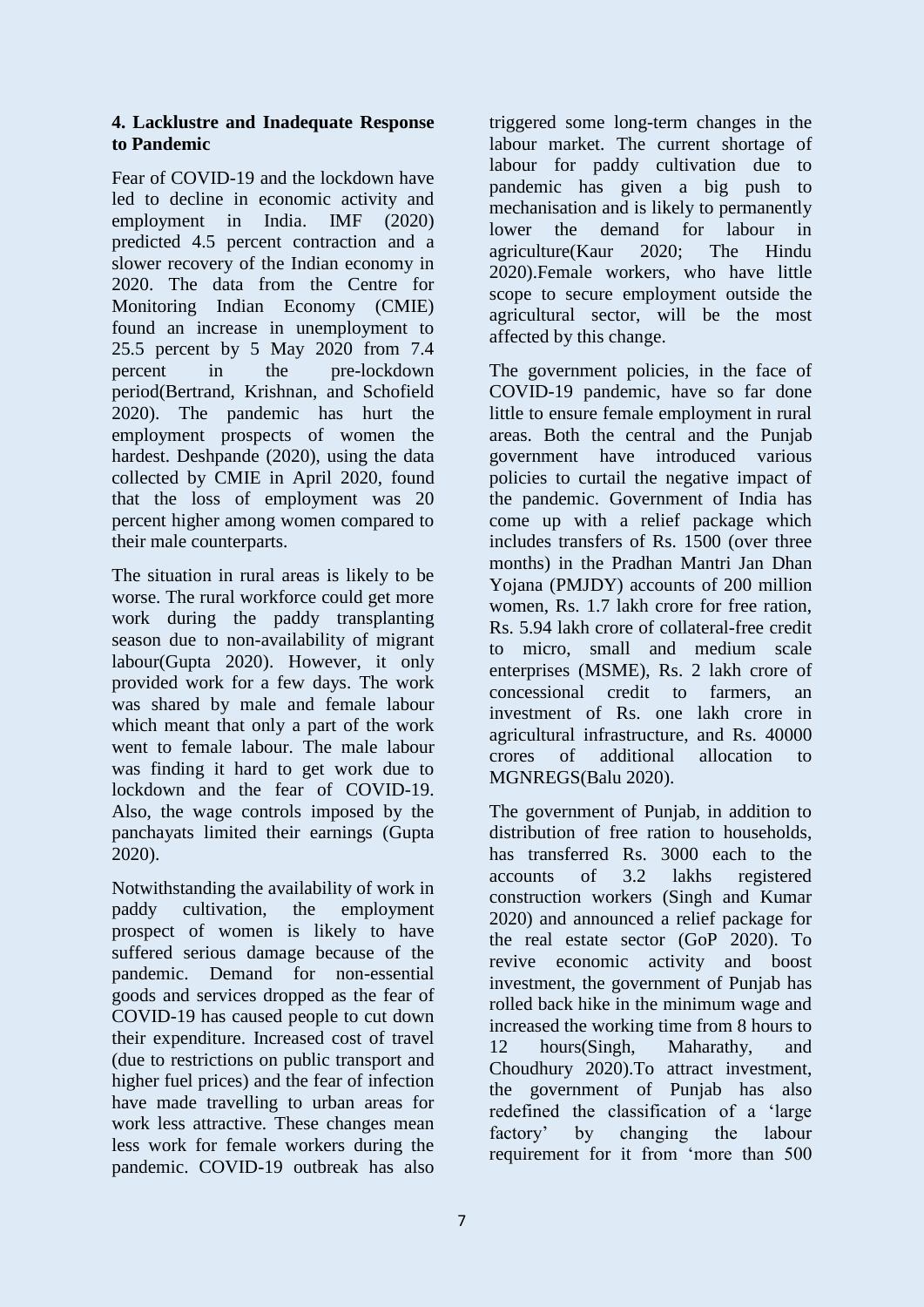workers' to 'more than 1000 workers' (PTI 2020).

The above-mentioned policies of the central and the state government are focused on creation of growth, especially in urban formal sector. These policies pay little attention to female employment or even overall employment and working conditions and terms. Some of the policies, such as increase in working hours, is likely to hurt female employment instead of facilitating it (see Bardhan 2020).

Among all relief package and policies, additional funds for MGNREGS are the only measure that is directed to rural employment. While it is a welcome step, it has limited capacity to create employment. For example, MGNREGS, in the financial year 2019-20, provided 48.4 days of work per household for the expenditure of Rs. 68020 crores (GoI 2020). Based on these figures, the additional allocation may only provide an additional 28 days of work per household in India. The benefits of these additional funds are likely to be smaller for Punjab. In 2019-20, about 1.1 percent of the total funds were allocated to Punjab (nearly 2.1 percent of the rural population of India resides in Punjab). It provided 31.2 days of work per household. The days of work per household in Punjab were 36 percent less than all India figure. Assuming a similar allocation of funds, 100 percent utilisation and no additional households seeking work, the additional funds will just add 18 days of work per household in Punjab. This figure is also an optimistic estimate as it assumes that no new household will seek work under MGNREGS which is highly unlikely due to the present state of the economy. With a large increase in the number of households seeking work under MGNREGS, the days of work may even decline. Moreover, the additional funds for MGNREGS are a temporary measure with no effect on sustaining employment and earning of women.

### **5. Policy Implications**

The discussion in previous sections shows that the existing policies are grossly inadequate to promote female employment in rural Punjab. These policies mainly focus on increasing agricultural growth. Even if the policies could achieve high growth in agricultural sector, it will be accompanied by higher mechanisation and is unlikely to generate employment in rural areas throughout the year. Policies which focus on agricultural growth, such as investment in agricultural infrastructure, may not be a solution to employment problem in rural Punjab. Employment programmes like MGNREGS also cannot address this issue. Households in Punjab are getting just 31 days of employment under MGNREGS. Even if the government could achieve the target 100 days of work in a year, it would constitute merely one-third of the year.

The dearth of employment opportunities in rural area is clear for the fact that even rural males are working for lesser hours (Figure 4). Migration and the daily commute to urban areas cannot solve this problem either. Baruah (2018) found that women often find it difficult to commute to urban areas for work in Punjab due to economic and social constraints. Higher dependence on urban areas to create growth and employment leads to urbanrural inequalities and exclusion of those who cannot travel to cities for work.

Hence, the rural economy needs a sustainable solution to combat unemployment. The economic policy in Punjab must centre on creating infrastructure and businesses in rural areas that can provide gainful employment. Punjab needs policies which facilitate the establishment of MSMEs in the rural areas by easing the norms for their establishment and ensuring faster clearance of the project. The preference should be given to those industries which employ women workers. Businesses, which can employ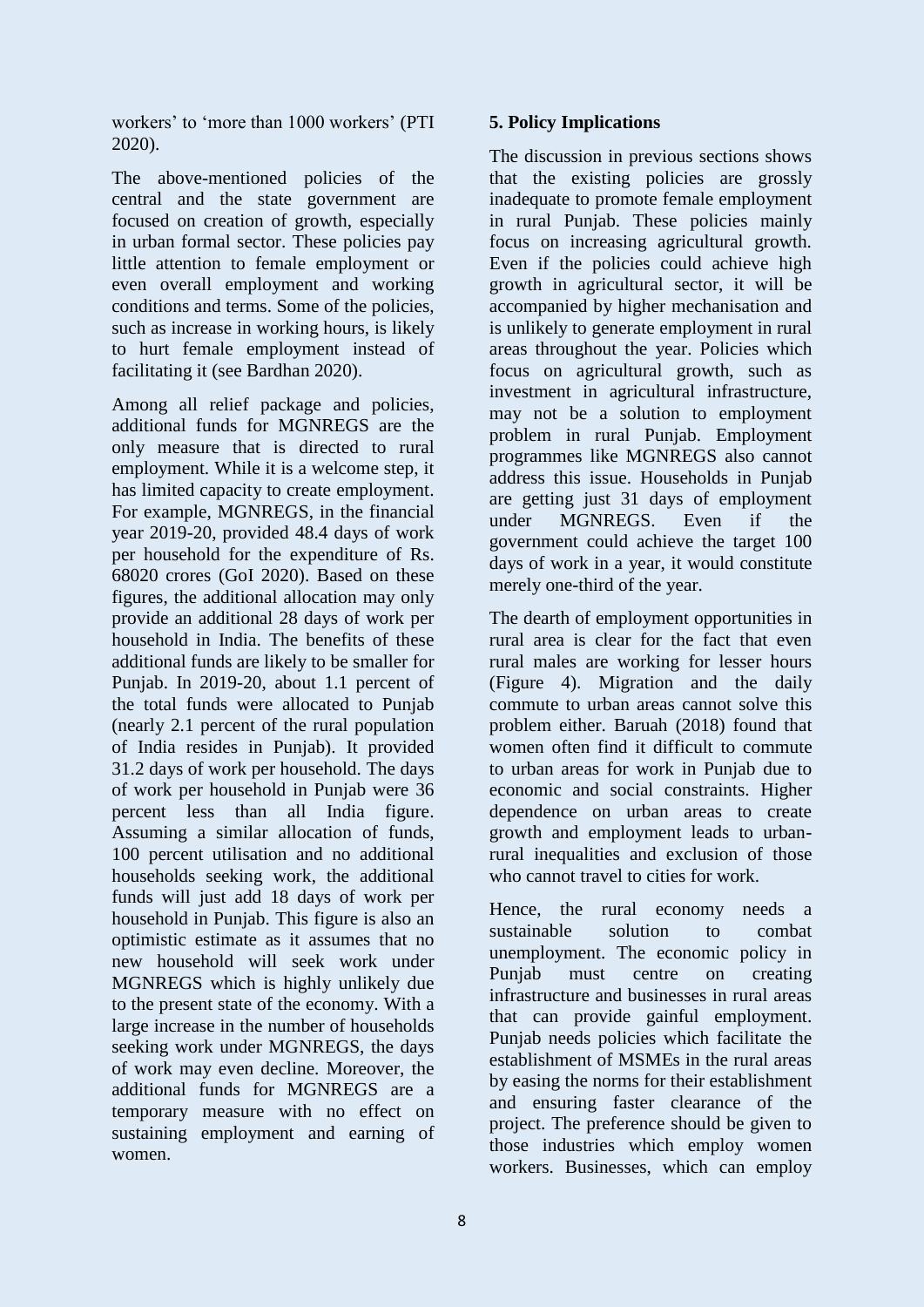unskilled and semi-skilled labour after a short training, may prefer to invest in rural area if the government of Punjab commit itself to providing required infrastructure

Note:

1. The structure of argument in this section is based on Baruah and Singh (2020).

### R**eferences**

- Abraham, Vinoj. 2017. "Stagnant Employment Growth: Last Three Years May Have Been the Worst." Economic and Political Weekly 52(38):13–17.
- Agarwal, Bina. 1981. "Agricultural Mechanisation and Labour Use: A Disaggregated Approach." International Labour Review 120(1):115–27.
- Balu, Manjari. 2020. "Covid-19: India Uses Crisis to Bring-in Economic Reforms as Package." The Peninsula Foundation. Retrieved July 23, 2020 (https://www.thepeninsula.org.in/2020/ 05/25/covid-19-india-uses-crisis-tobring-in-economic-reforms-aspackage/).
- Bardhan, Pranab. 2020. "Labour Law Suspension: Hit The Workers When They Are Down." Bloomberg Quint, May 10.
- Baruah, Ashapurna. 2016. "Occupational Pattern and Workforce Participation of Women in Indian Rural Punjab: A Caste Perspective." Millennial Asia 7(2):153–83.
- Baruah, Ashapurna. 2018. "Changing Pattern of Dalit Women's Work in Contemporary Rural Punjab: Causes and Consequences." Jawaharlal Nehru University, New Delhi.
- Baruah, Ashapurna, and Indervir Singh. 2020. "Employment of Women in Rural Punjab : Deconstructing Agricultural Growth Policy." Economic and Political Weekly 55(26 & 27):29–35.

in rural areas and offer them incentives. A policy, which creates better employment opportunities in rural areas, will also lead to higher growth and faster recovery.

- Bertrand, Marianne, Kaushik Krishnan, and Heather Schofield. 2020. "How Are Indian Households Coping under the COVID-19 Lockdown? 8 Key Findings." Retrieved May 24, 2020 (https://www.chicagobooth.edu/researc h/rustandy/blog/2020/how-are-indianhouseholds-coping-under-the-covid19 lockdown).
- Bhalla, G. S., G. K. Chadha, S. P. Kashyap, and R. K. Sharma. 1990. Agricultural Growth and Structural Changes in the Punjab Economy: An Input-Output Analysis. Washington, D.C.
- Chowdhury, Subhanil. 2011. "Employment in India: What Does the Latest Data Show?" Economic and Political Weekly 46(32):23–26.
- Deshpande, Ashwini. 2020. The Covid-19 Pandemic and Lockdown: First Effects on Gender Gaps in Employment and Domestic Work in India. Discussion Paper No. 30. Ashoka University, Department of Economics.
- Devi, Y. Latika, Jasdev Singh, Kamal Vatta, and Sanjay Kumar. 2013. "Dynamics of Labour Demand and Its Determinants in Punjab Agriculture." Agricultural Economics Research Review 26(2):267–73.
- Diamond, P. 1989. "Search Theory." Pp. 271–86 in Allocation, Information and Markets, edited by J. Eatwell, M. Milgate, and P. Newman. London: The New Palgrave.
- Fletcher, Erin K., Rohini Pande, and Charity Troyer Moore. 2017. Women and Work in India: Descriptive Evidence and a Review of Potential Policies. Working Paper No. RWP18- 004.
- Gill, Anita, and Lakhwinder Singh. 2006. "Farmers' Suicides and Response of Public Policy: Evidence, Diagnosis and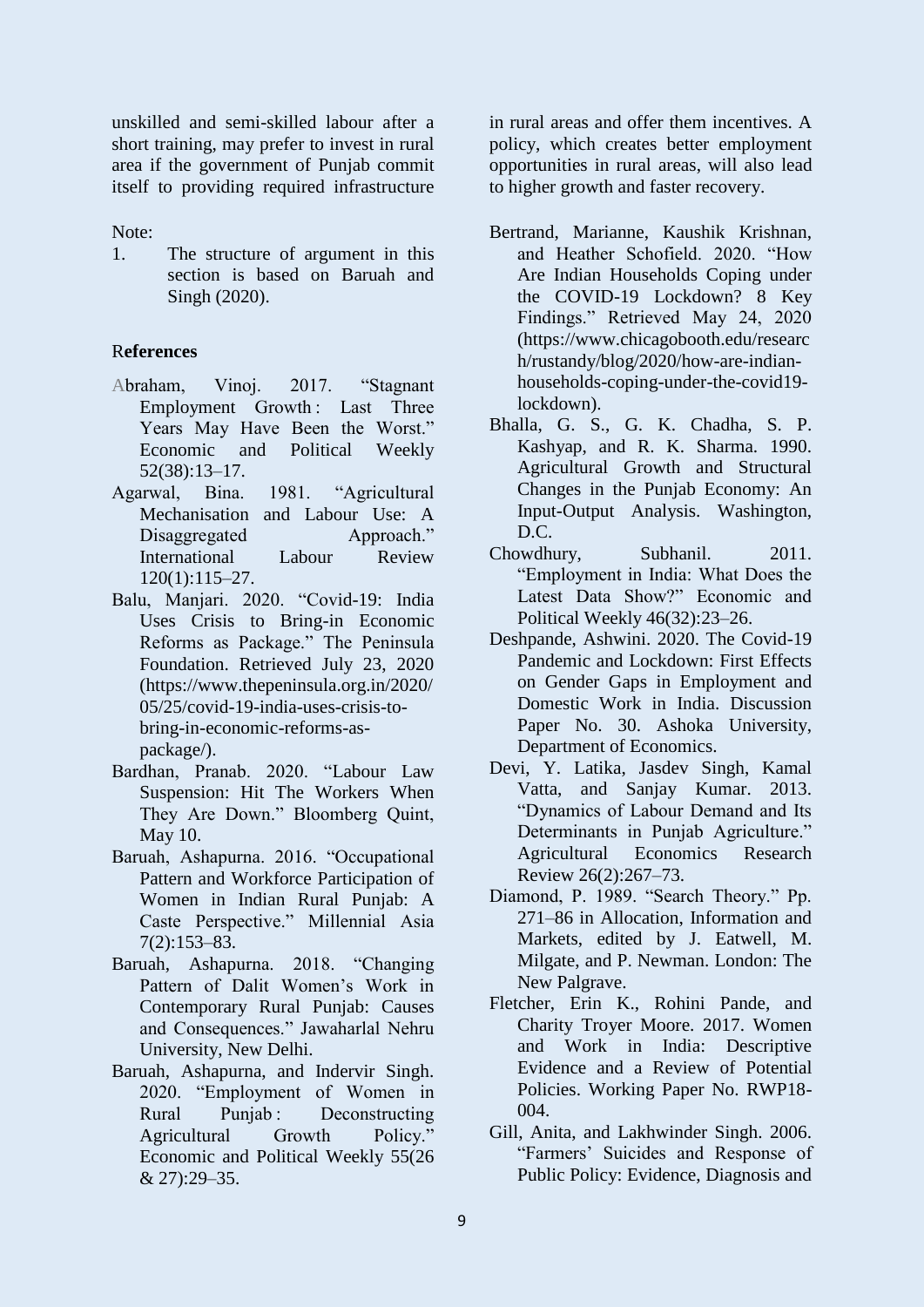Alternatives from Punjab." Economic and Political Weekly 41(26):2762–68.

- GoI. 2020. "MGNREGA Dashboard." Ministry of Rural Development, Government of India. Retrieved July 27, 2020 (http://mnregaweb4.nic.in/netnrega/all \_lvl\_details\_dashboard\_new.aspx).
- GoP. 2018. Statistical Abstract of Punjab, 2018. Publication No. 958. Economic and Statistical Organisation, The Government of Punjab.
- GoP. 2020. "The Government of Punjab: Press Release." Directorate of Information and Public Relations, Punjab, India. Retrieved July 23, 2020 (http://www.diprpunjab.gov.in/?q=cont ent/major-relief-real-estate-sector-captamarinder-announces-stimuluspackage-cope-covid-impact).
- Gupta, Vivek. 2020. "Punjab: Labour Shortage in Lockdown Reveals Fissures in Farm Economy Ahead of Paddy Sowing Season." The Wire. Retrieved July 23, 2020 (https://thewire.in/agriculture/punjabpaddy-farmers-labourers).
- IMF. 2020. World Economic Outlook Update, June 2020. International Monetary Fund.
- Kaur, Deepkamal. 2020. "Labour Crisis, Mechanised Sowing Picks up in Punjab." The Tribune, June 10.
- Mazumdar, Indrani, and N. Neetha. 2011. "Gender Dimensions: Employment Trends in India, 1993-94 to 2009-10." Economic and Political Weekly 46(43):118–26.
- NSSO. 2019. Periodic Labour Force Survey (PLFS), 2017-18. National Statistical Office, Ministry of Statistics and Programme Implementation, The Government of India.
- Prihar, R. S., and D. S. Sidhu. 1984. "Impact of Mechanization on Labor Employment in Punjab Agriculture." Indian Journal of Industrial Relations 19(3):379–87.
- PTI. 2020. "Punjab Govt Amends Law to Facilitate Large Industrial Units,

Create Job Opportunities." News18. Retrieved July 22, 2020 (https://www.news18.com/news/india/ punjab-govt-amends-law-to-facilitatelarge-industrial-units-create-jobopportunities-2682457.html).

- Singh, Inderjeet, Sukhwinder Singh, and Lakhwinder Singh. 2014. Punjab's Economic Development in the Era of Globalisation. Delhi: LG Publishers.
- Singh, Indervir, and Naresh Kumar. 2020. "Punjab's Fight Against COVID-19: Hopes, Fears and the Balancing Act." University Practice Connect, Azim Premji University. Retrieved May 27, 2020 (https://practiceconnect.azimpremjiuni

versity.edu.in/punjabs-fight-againstcovid-19-hopes-fears-and-thebalancing-act/).

- Singh, Rajdev, Shrusti Jena Maharathy, and Pathik Choudhury. 2020. "India: State-Wise Relaxation Of Labour Legislations Amidst COVID-19." Mondaq. Retrieved July 22, 2020 (https://www.mondaq.com/india/emplo yment-and-workforcewellbeing/946064/state-wiserelaxation-of-labour-legislationsamidst-covid-19-).
- The Hindu. 2020. "Farmers in Punjab to Plant around 25% Paddy with DSR Technology." The Hindu, June 7.
- Toor, M. S., A. S. Bhullar, and Inderpreet Kaur. 2007. "Agriculture-Led Diversification and Labor Use in Punjab: Potentials and Constraints." Indian Journal of Labor Economics 50(4):737–46.